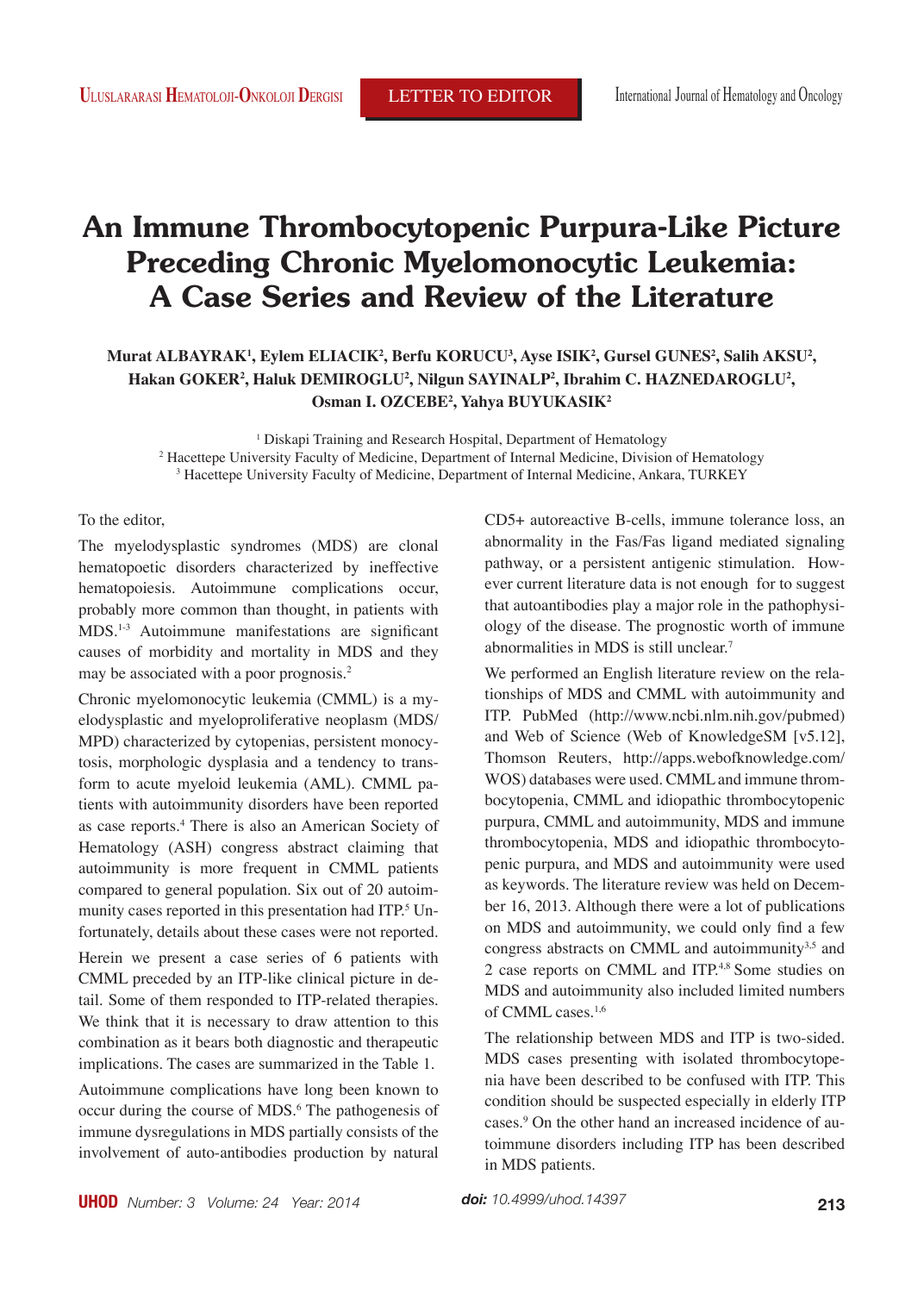# International Journal of Hematology and Oncology

**Table 1.** Summary of patient characteristics

|                               | Case 1                        | Case 2                                                | Case 3                   | Case 4                            | Case 5                      | Case 6               |
|-------------------------------|-------------------------------|-------------------------------------------------------|--------------------------|-----------------------------------|-----------------------------|----------------------|
| Initials                      | AG                            | ZB                                                    | AG                       | HT                                | EK                          | HY                   |
| Age                           | 49                            | 63                                                    | 67                       | 88                                | 68                          | 67                   |
| Gender                        | Male                          | Male                                                  | Male                     | Female                            | Male                        | Female               |
| Initial complaint             | Petechiae,                    | Nose bleeding                                         | Fatigue                  | Peptic ulcer                      | Petechiae                   | Nose bleeding        |
|                               | ecchymosis,                   |                                                       |                          | bleeding                          |                             |                      |
|                               | oral ulcers                   |                                                       |                          |                                   |                             |                      |
| <b>Initial CBC</b>            |                               |                                                       |                          |                                   |                             |                      |
| WBC, x10 <sup>9</sup> /L      | N                             | N                                                     | N                        | $\hbox{N}$                        | Ν                           | N                    |
| Hemoglobin, g/dL              | $\mathsf{N}$                  | $\mathsf{N}$                                          | $\hbox{N}$               | $9.6*$                            | N                           | $\mathsf{N}$         |
| Platelet, x10 <sup>9</sup> /L | 18                            | 103                                                   | 6                        | 76                                | 70                          | 105                  |
| Monocyte, x10 <sup>9</sup> /L | Unknown                       | N                                                     | 1.2                      | 1.3                               | Unknown                     | $\mathsf{N}$         |
| <b>Bone Marrow</b>            | Nondiagnostic                 | Hypercellular, mild                                   | Increased                | The patient                       | Nondiagnostic               | Mildly hypocellular, |
| at presentation               |                               | dysgranulopoiesis                                     | megakaryocytes           | refused marrow                    |                             | normal               |
|                               |                               | and megakaryocytic                                    | and M/E                  | biopsy                            |                             | megakaryocytic       |
|                               |                               | dysplasia                                             |                          |                                   |                             | growth               |
| Splenomegaly                  | Absent                        | Absent                                                | Absent                   | Absent                            | Absent                      | Absent               |
| at diagnosis                  |                               |                                                       |                          |                                   |                             |                      |
| Marrow                        | $\mathsf{N}$                  | $\mathsf{N}$                                          | $\hbox{N}$               | $\hbox{N}$                        | N                           | $\mathsf N$          |
| cytogenetics                  |                               |                                                       |                          |                                   |                             |                      |
| Initial diagnosis             | <b>ITP</b>                    | Idiopathic                                            | <b>ITP</b>               | <b>ITP</b>                        | <b>ITP</b>                  | Idiopathic           |
|                               |                               | thrombocytopenia                                      |                          |                                   |                             | thrombocytopenia     |
| Date of initial diagnosis     | 1999                          | 2010                                                  | 2003                     | 2005                              | 2010                        | 2007                 |
| Initial therapies             | High dose CS                  | Follow-up                                             | High dose CS             | Follow-up                         | Follow-up                   | CS and IVIG          |
|                               | and IVIG                      | without drug                                          | and IVIG                 | without drugs                     | without drugs               |                      |
| Response to CS                | No response                   |                                                       | No response              |                                   |                             | No response          |
| Response to IVIG              | No response                   |                                                       | 100x10 <sup>9</sup> /L   |                                   |                             | No response          |
| Splenectomy (date)            | Yes (1999)                    | Yes (2013)                                            | Yes (2013)               | No                                | No                          | No                   |
| Response to                   | Partial response              | Complete                                              | Complete                 |                                   |                             |                      |
| splenectomy                   | (40x10 <sup>9</sup> /L)       | response                                              | response                 |                                   |                             |                      |
| Date of CMML diagnosis        | 2012 (13 years)               | 2013 (3 years)                                        | 2005 (2 years)           | 2013 (8 years)                    | 2013 (3 years)              | 2013 (6 years)       |
| (interval from initial        |                               |                                                       |                          |                                   |                             |                      |
| presentation)                 |                               |                                                       |                          |                                   |                             |                      |
| <b>CBC at CMML diagnosis</b>  |                               |                                                       |                          |                                   |                             |                      |
| WBC, x10 <sup>9</sup> /L      | 179                           | 17.7                                                  | 48                       | 96                                | 10                          | 135                  |
| Hemoglobin, g/dL              | 10.5                          | 8.1                                                   | 12.9                     | 12                                | 7                           | 10.4                 |
| Platelet, x10 <sup>9</sup> /L | 14                            | 32                                                    | 141                      | 129                               | 11                          | 77                   |
| Monocyte, x10 <sup>9</sup> /L | 3.8                           | 1.6                                                   | 20.6                     | 2.7                               | 1.2                         | 27                   |
| Bone marrow at                | Blast 10 %,                   | Hypercellular,                                        | Hypercellular,           | Hypercellular,                    | Hypercellular,              | Hypercellular,       |
|                               |                               |                                                       | increased M/E,           |                                   |                             | increased M/E.       |
| <b>CMML</b> diagnosis         |                               | increased mono- increased monocyte                    |                          | increased monocyte increased M/E, | myeloid and                 | compatible with      |
|                               | cyte precursors               | precursors and                                        | increased                | precursors and<br>M/E             |                             |                      |
|                               | and M/E                       | trilineage dysplasia                                  | megakaryocytes           |                                   | erythroid dysplasia MDS/MPD |                      |
| <b>CMML Score</b>             | Intermediate-2                | Intermediate-2                                        | Intermediate-2           | Intermediate-1                    | Intermediate-2              | Intermediate-2       |
| Treatment after               | Hydroxyurea                   | Splenectomy                                           | Hydroxyurea              | Hydroxyurea                       | <b>IVIG</b>                 | Hydroxyurea          |
| CMML diagnosis                | 5-azacitidine                 |                                                       |                          |                                   |                             | Leukapheresis        |
|                               | <b>ASCT</b>                   |                                                       |                          |                                   |                             |                      |
| Response to                   | Partial improve-              | WBC: 75.1                                             | WBC normalized WBC: 21.8 |                                   | No response                 | No response          |
| treatment of CMML             | ments in blood                | Hemoglobin: 9.9 g/dL with hydroxyurea Hemoglobin: 8.6 |                          |                                   | (Died due to                | (Died due to         |
|                               | cell counts after             | Platelet: 200                                         | Transformation           | Platelet: 67                      | COPD in 2013)               | leukostasis          |
|                               | hydroxyurea and               | (Follow-up                                            | to AML and               | (Lost to follow-up                |                             | in 2013)             |
|                               | 5-azacytidine.                | countinues with                                       | death in 2006.           | since April 2013)                 |                             |                      |
|                               | Complete res-                 | hydroxyurea after                                     |                          |                                   |                             |                      |
|                               | ponse after ASCT splenectomy) |                                                       |                          |                                   |                             |                      |

CBC: complete blood count, WBC: white blood cell, N: normal, \*: Anemia due to gastrointestinal hemorrhage, M/E: myeloid/erythroid ratio, ITP: immune thrombocytopenic purpura, CMML: chronic myelomonocytic leukemia, CS: corticosteroid, IVIG: intravenous immunoglobulin, MDS/MPD: myelodysplastic/myeloproliferative disease, ASCT: Allogeneic stem cell transplantation, COPD: chronic obstructive pulmonary disease.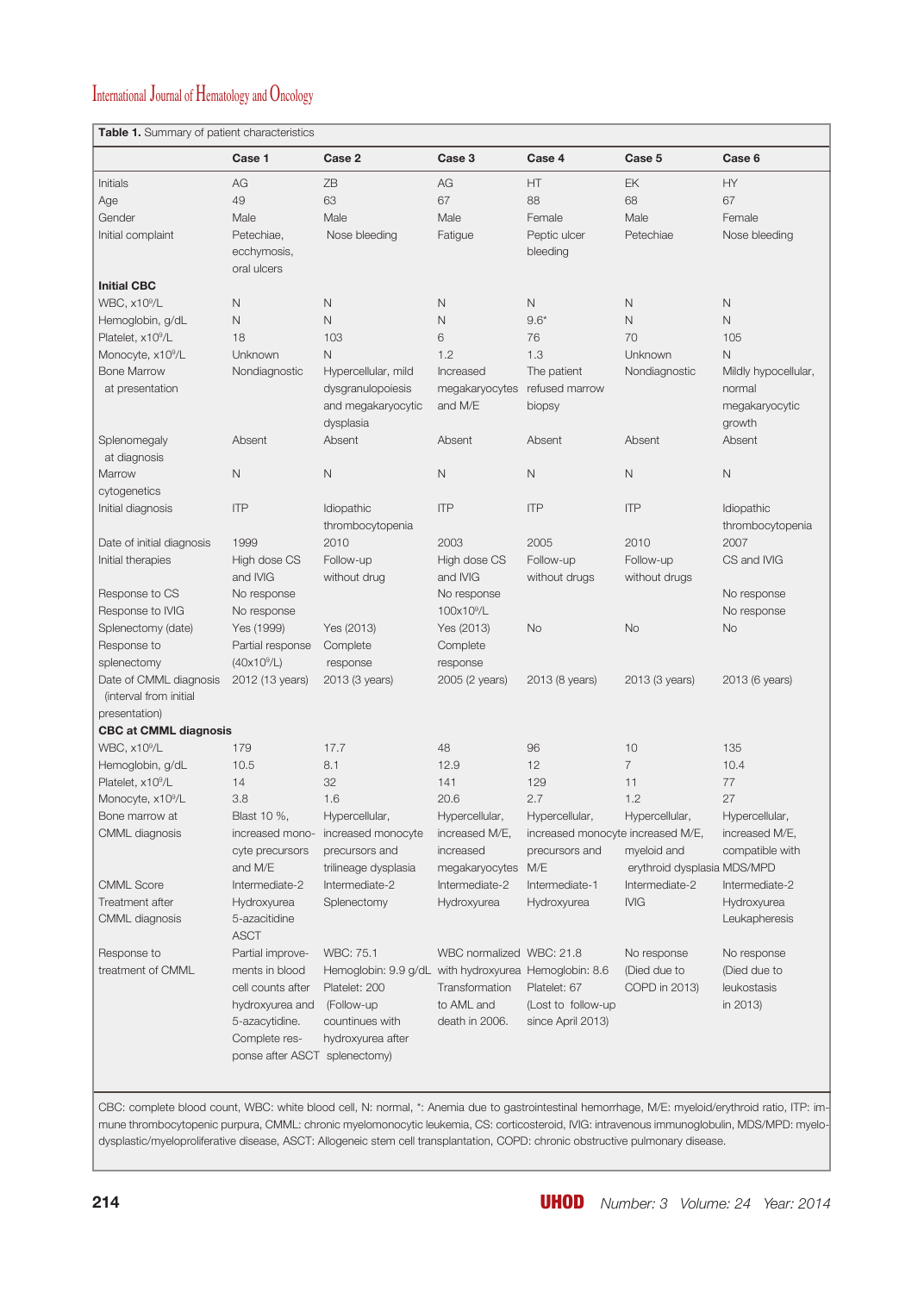In one of the studies on autoimmunity in MDS, autoimmune diseases were found in 20 of 248 (7%) cases. Biopsy-confirmed skin vasculitis was diagnosed in 5 patients and rheumatoid arthritis was diagnosed in 4 patients. Autoimmune hemolytic anemia, Sweet's syndrome and Sjögren's sicca syndrome were diagnosed in 2 patients each and myasthenia gravis, temporal arteritis, pyoderma gangrenosum (PG), livedo reticularis with Raynoud syndrome and necrotizing panniculitis were diagnosed in 1 patient each.7 There were 12 (4.2%) additional patients with asymptomatic serologic immunological abnormalities. In a study including 221 MDS patients, Enright et al.<sup>2</sup> found that 30 (13.6%) cases had associated autoimmune disorders. In a large study published in abstract form, the rate of autoimmunity between 1408 MDS cases who had been followed for a median of 74 months was found to be  $28\%$ <sup>3</sup>. The autoimmune diseases were as follows: hypothyroidism ( $n= 171, 44\%$ ), ITP ( $n=$ 46, 12%), rheumatoid arthritis ( $n= 41, 10\%$ ), gout  $(n= 36, 9\%)$ , psoriasis  $(n= 28, 7\%)$  and other autoimmune diseases with  $\lt$  5% prevalence. In this study, median OS was longer in patients with autoimmune diseases compared to other cases. No difference was found in terms of response to treatment, including lenalidomide or azacitidine, between the two groups.<sup>3</sup> In another study, 82 MDS cases were analyzed retrospectively and autoimmune diseases were identified in 10 cases  $(12\%)$ .<sup>10</sup> ITP was observed in only one of the cases. Significant difference was not found in MDS patients with and without autoimmune diseases in terms of survival. In a compilation of Voulgarelis et al.<sup>11</sup> the possibility of autoimmune disase in MDS was reported to be near 10%.

CMML was considered to be a subtype of MDS in the historical French-American-British (FAB) MDS classification system. Currently, this disorder is accepted as a MDS/MPD neoplasm. We have previously reported an atypical case of MDS/MPD with secondary PG who was treated successfully with thalidomide and interferon-alpha2a combination therapy.<sup>4,12</sup> CMML was suggested to be related to autoimmunity shortly after the description of the FAB MDS classification.<sup>6</sup> The association between CMML and autoimmune disease may be related due to a defective monocyte/macrophage function, causing to persistent stimulation of immune system as a result of poor bacterial clearance.4 In a study related to autoimmunity in MDS and CMML, Saif et al.<sup>1</sup> reported 3 cases of CMML with autoimmune disorders, namely PG,

vasculitis, and ITP. PG was reported to improve with cyclophosphamide, etoposide, prednisone chemotherapy. On the other hand, the ITP case was responsive to prednisone. A recent ASH congress presentation investigated the association between CMML and autoimmunity.<sup>5</sup> In this study, the presence of autoimmune disorders was significantly higher in CMML compared to historical data on the general population (5-8%) and Moffitt Cancer Center patients with chronic myeloid leukemia (CML). 123 patients who were diagnosed with CMML between the years 1999 and 2011 were evaluated retrospectively and 20 cases (16.26%) (8 female and 12 male) were determined to have autoimmune diseases. These cases were rheumatoid arthritis ( $n= 3, 2.4\%$ ), multiple sclerosis ( $n= 2$ , 1.6%), Sjogren's syndrome ( $n=1$ , 0.8%), inflammatory bowel disease (n= 1, 0.8%), autoimmune anemia (n= 1, 0.8%), psoriasis (n= 4, 3.25%), polymyalgia rheumatica (n= 1, 0.8%), ITP (n= 6, 4.9%), and hyperthyroidism (n= 2, 1.6%). In 3 cases, multiple autoimmune diseases were found. In this study, only 6 out of 116 CML patients were detected to have autoimmune diseases. This frequency was similar with the general population.<sup>5</sup>

The gender distribution of our cases was 4 men and 2 women. All of them presented with isolated thrombocytopenia of various degrees, ranging from 6 to  $10<sup>5</sup>x10<sup>9</sup>/L$ . The case 4 had associated anemia on presentation. However, this was related to gastrointestinal hemorrhage and improved during follow-up. Initially, marrow cytogenetic examination was normal in all patients. Splenomegaly was not observed in any patient. Mild monocytosis (1.2 and 1.3 x109 /L) was present in 2 cases (cases 3 and 4) at initial presentation. This data was absent in 2 cases and 2 patients (cases 2 and 6) had normal monocyte counts. Although marrow dysplasia was observed in case 2 at diagnosis, this finding was considered to be mild and incompatible with MDS. The initial diagnosis was ITP in 4 patients and idiopathic thrombocytopenia in 2 patients (cases 2 and 6).

Three patients were initially followed up without medications. The other 3 received corticosteroid and IVIG treatments. No responses were observed to corticosteroid treatment. However, one out of 3 cases (case 3) responded to IVIG with an increase of platelet count from 6 to 100 x109 /L. Splenectomy was performed in 3 patients, shortly after the diagnosis of ITP (without splenomegaly) in 2 of them (cases 1 and 3)